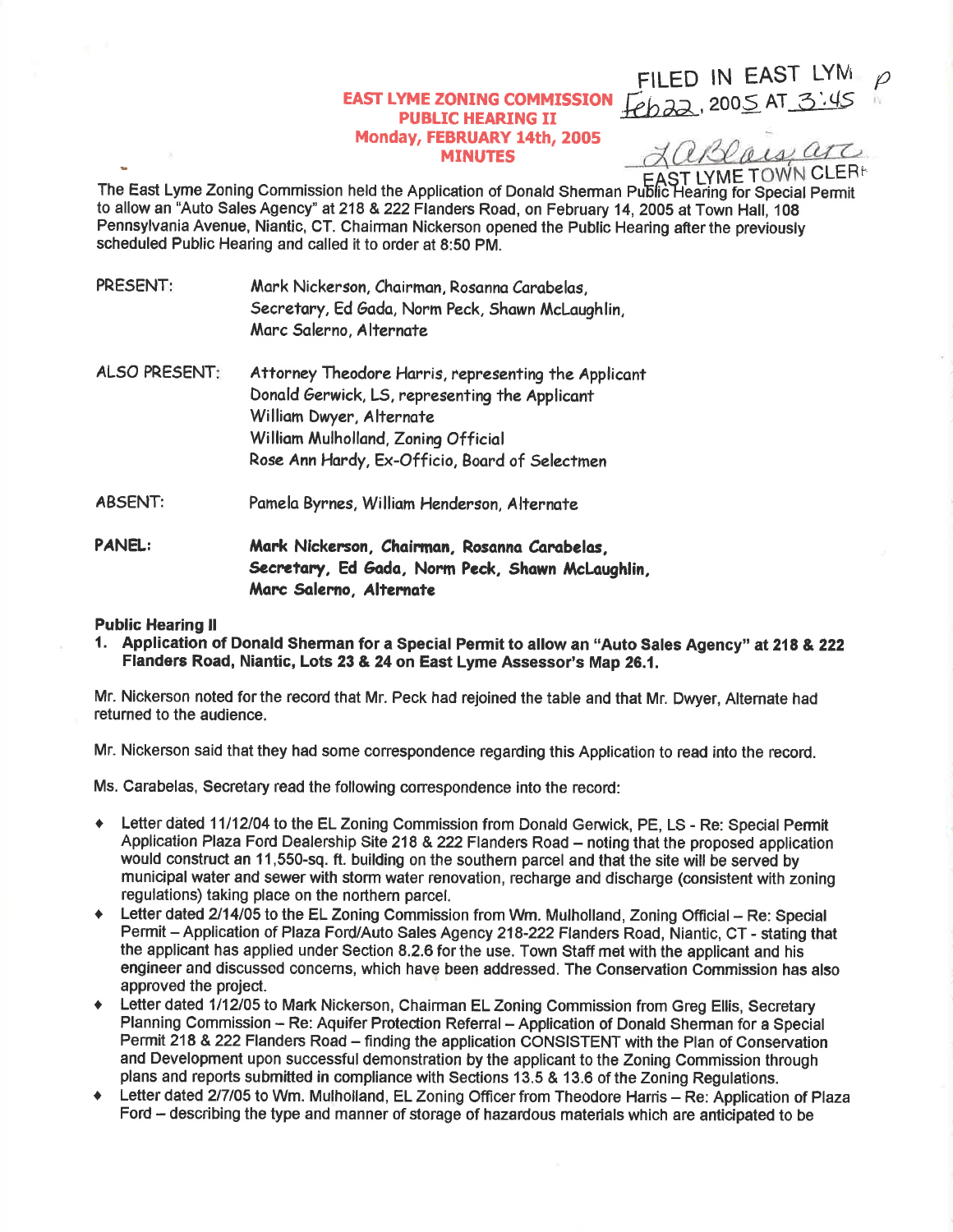stored on the site of the new Plaza Ford (original manufacturer's containers, recycling companies and above ground tanks).

Mr. Nickerson noted for the record that the Legal Ad ran on 1/21/05 and 2/1/05 and that the sign has been posted on the site.

Mr. Nickerson called for the applicant to make their presentation.

Attorney Theodore Harris representing the applicant, submitted a picture of the sign posted on the site. Mr. Nickerson entered this into the record as Exhibit 1.

Attomey Harris said that they also went before the Conservation Commission and permits were granted for the activities on the site within the upland review area and drainage facilities and he submitted the notice of decision to the Commission.

Mr. Nickerson entered this into the record as Exhibit 2.

Attorney Harris said that this application is one in which Plaza Ford seeks to relocate from one area of Route 161 to another. This is in keeping with the rehabilitation of some of the commercial areas along Flanders Road. The property to which it seeks to move is located in a CA zone and an automobile sales agency is allowed under special permit in this zone. The drainage design had to and does conform to the aquifer protection regulations. He noted that there would be no underground storage of any materials. There is however, a floor drain that is allowed by the DEP for car washing. This will go through an oil/water separator and into the sewer system, which is allowed by the DEP. He explained that there are two lots on this property, the same party owns both and the auto dealership would be developed on the southem parcel. The bulk of the drainage is on the northern parcel and is designed to handle the both parcels. The upper lot has a common driveway, which minimizes the curb cuts that the Commission seeks to do, that enter from and exit to Flanders Road. There is no intended use for the upper lot at this time, it will be grassed and left in a nice state. There are also two waivers that they are looking for at this time. One is with respect to the buffers in the rear of the property. They will be replanting some of the wetlands however, it would not be evergreens as the Conservation Commission would probably not allow those to be planted there anyway. The second is the buffer between the two lots along the driveway, as it would seem premature to plant evergreens there now as anything that will be done on the northern parcel would have to come back before this Commission anyway.

Attorney Harris then introduced Donald Gerwick to explain the details of the site plan and the building design. Donald Gerwick, 163 Boston Post Road, Waterford, CT said that he is a State of Connecticut Licensed Surveyor and has prepared the plans before them tonight. He submitted a set of plans that were revised through 2/14/05.

Mr. Nickerson entered these into the record as Exhibit 3.

Mr. Gerwick said that he would provide a brief overview of the project. He explained that they are about 160' from the Pattagansett itself and have a proposed stormwater system located on the northern portion as it has the longest travel distance through upland and wetland areas before it gets to the Paftagansett itself. The building is just under 12,000-sq. ft. and will have parking in the front, rear and side. The common drive will service both parcels. They are proposing a concrete sidewalk along the length of both parcels at this time and tree plantings along the entire frontage. Evergreens will be planted along the southern and northern boundaries. There is a sophisticated stormwater system that is consistent with the Town's regulations for the aquifer zone. There are no drain connections to the stormwater system. The building has been rimmed with catch basins with sumps that then discharge to a Vortechnics 5000 system that acts as a grease/oil/sediment separator. lt then goes to a sedimentation basin that will be planted with wetland plantings and a bio-fllter before it finally runs through a wetland area and gets to the Pattagansett. They have hydraulically turned back the clock and this is what is known as a 'belt & suspenders' approach to this type of system.

Mr. Mulholland said that in discussions today, he understood that they would not be storing any vehicles on the northern lot and that it would be grassed over. He asked if they could eliminate the driveway. Attomey Hanis said that they would not be parking cars on the northern lot and that it would be grassed over. He said that they need to use the drive as a truck tumaround and that this would be a permanent easement should the other lot be developed in the future.

Mr. Mulholland asked if the trucks could deliver on the site itself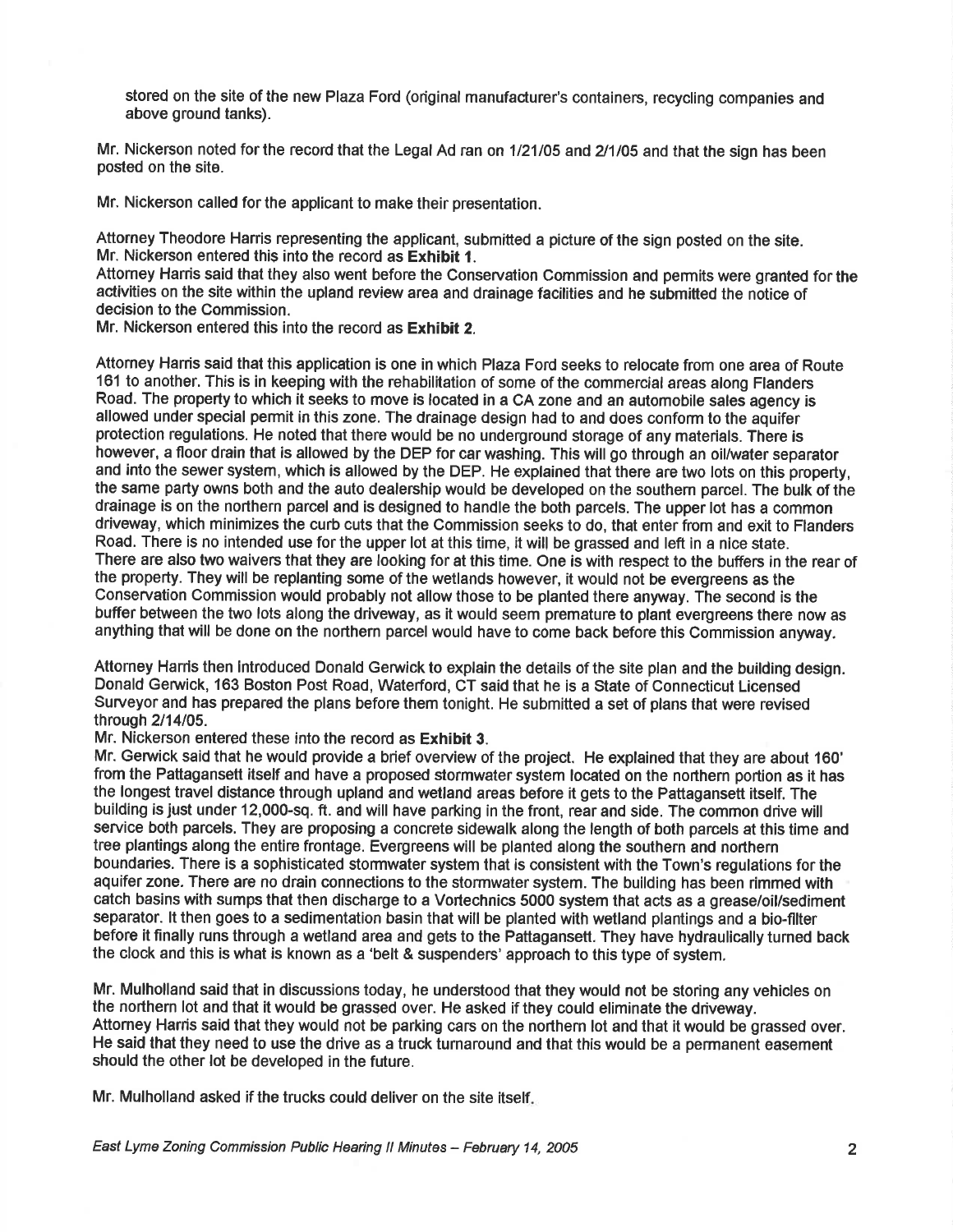Attorney Hanis said yes however, the object is to try to make it easier and to turnaround inside the property. The drive portion will be paved and the rest of the northern parcel will be grassed until there is a use for it. Mr. Gerwick said that this is just to make it easier to turn around with cars in the lot.

Mr. Mulholland asked Mr. Gerwick if they also took the lighting off of that lot and if the lighting is of low level intensity.

Mr. Gerwick said that they took the lighting off of the northern parcel of the property. They have lighting that is similar to what can be seen at Wendy's. The height of the poles is 12' and they have low level lighting across the front and also soffit lighting that goes into the interior rather than out.

Ms. Carabelas asked if the customers coming into the dealership would be using the same area as the trucks. Mr. Gerwick sald yes and added that the radius was increased per DOT standards. Also, the dealership only gets deliveries one to two times per month so this would not create a problem. He also explained that they have some storage area to the rear and parking along the front plus customer parking and handicap parking.

Ms. Carabelas asked where the main entrance was.

Mr. Gerwick explained where this was on the plans. He said that there is also an entrance on the north side under the canopy.

Mr. Nickerson asked how may spaces there were in the lot.

Mr. Gerwick said that there are 68 plus the 21 storage spaces in the rear. The 21 to the rear are only for storage of new vehicles, which goes along with the request found in the Conservation letter. Mr. Salerno asked how many of the 68 parking spaces would be available for customers.

Mr. Gerwick said that by the regulations 35 have to be available.

Attomey Harris noted that they would not have a body shop so they would not need spaces for those customers.

Mr. Gerwick explained that the owners said that the body shop at the current facility is a leased one and that it would not be moving to the new location with them.

Mr. Peck asked Mr. Gerwick to explain the buffer waiver.

Mr. Gerwick said that the side line waiver between the two parcels is being requested unti! they know what will be located in the northem parcel. Once that is determined he is certain that there will be some sort of buffer. The rear bufferfalls within the wetland area and they will be adding appropriate plantings to that area rather than the evergreens.

Ms. Carabelas said that she was concerned about the northern parcel and who owns it and has control over it and the turnaround.

Attomey Harris said that the both parcels are owned by the same person and that the turnaround will be a permanent easement.

Mr. Gerwick added that it would be the same for the stormwater system as well - as the northern parcel has the system for the southern parcel.

Attomey Harris said that the auto sales agency is an existing use and that they are just moving it down the street. He added that their regulations encourage contiguous uses of drives and parking areas. He said that he thinks that the use is good for the area and certainly an improvement of the area.

Mr. Salemo asked about plantings in front where the sidewalk is. Mr. Gerwick said that there would be 21 dogwoods along the street.

Mr. Peck asked if it is over 1500' of the nearest repair facility.

Attomey Harris said that it is not within 1500' of another new car dealer. The comparison is of like businesses to like businesses and not that of a repairer to a new car dealer.

Mr. Nickerson said that he would now open this for comments from the public and called for anyone who wished to speak in favor of the application -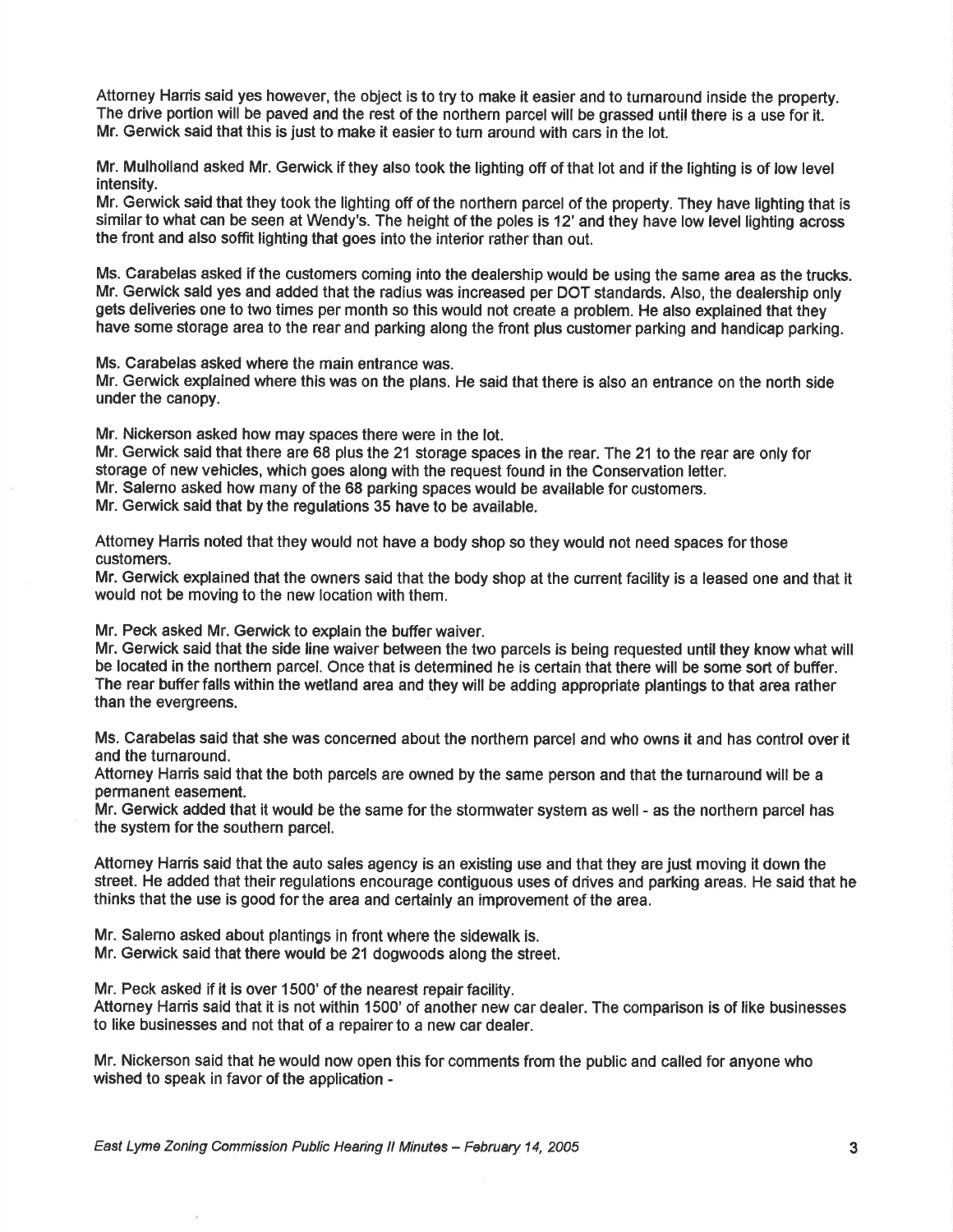Richard Robertson, 12 Center Road, Niantic said that he remembers this area as a boat yard and that he cant think of anything that would not be an improvement over that. He said that Plaza Ford has been a good neighbor and that he thinks that this will enhance the area.

Mr. Nickerson called for anyone else wishing to speak in favor of this application -Hearing no one -

Mr. Nickerson called for anyone who wished to speak in opposition to this application  $-$ 

Karen Kari, 6 Boston Post Road, East Lyme said that this is not just a move of an existing business. He has called it a car dealership and an auto sales agency and they have to get the same license from Dearborn and they haven't applied for a repairer's license. Also, Planning and Conservation both deferred this to Zoning. Ms. Dufresne said that she doesn't think that anything leaking would make it to the river and passed it off to Zoning. There is also the issue of the aquifer protection zone and both Planning and Conservation have sent this back to Zoning to decide. This dealership will most certainly be a repairer so the 1500' rule applies.

Frank Cochran, 51 Elm Street, New Haven, CT said that he is an attorney who was hired to represent Karen Kari and Cliff Kramm. There are two legal issues here - one, whether a new car dealership is allowed in this area. What is being applied for is an auto sales agency and this has a repair facility, which is more than just sales and makes the 1500' rule applicable. There is a repair shop within 1500' of this facility and this is a repair shop also and therefore should be disallowed. Second, what is particularly relevant here and what has not been talked about is with reference to the State aquifer regulations and they speak differently than yours do. He submitted a copy of the State Aquifer Regulations.

Mr. Nickerson entered this into the record as Exhibit 4.

Mr. Cochran continued that the State has promulgated these regulations and that the Town has to designate the aquifer protection zones to them and that this has not been done. They then have to adopt the State regulations, which they have not done. The State prohibits new regulated activities in the aquifer protection zones. lf this were registered prior to this time then it would essentially be grandfathered but they have not done so and a new business is not to be allowed under the State regulations and they think that is what is going on here. Whereas this was a boat dealer in the past and offices, they have no reason to believe that this suits the regulations as those are past uses. They also question if it is allowed in the neighborhood and if it fits. They feel that the neighborhood is in the aquifer protection zone. He said that Mr. Kramm also asked him to submit to them copies of the sectlons of their zoning regulations, as it appears that the definition of auto sales agency is lacking and that it excludes repair facilities.

Mr. Nickerson entered this into the record as Exhibit 5.

Mr. Mulholland said that the State has been dragging its feet for at least 13 years with its' aquifer regulations and that we have a set of regulations in place within our regulations. We are also in the process of updating them. He asked Attorney Cochran what he thought the time frame was.

Attorney Cochran said that he does not know. He added that he thinks that it is not appropriate to approve something that would not qualify under the State regulations.

Mr. Mulholland said that the State regulations do not supercede the local regulations at this time.

Mr. Mclaughlin asked if the State would have to permit the drainage plan Attorney Cochran said that he was not sure.

Mr. Mulholland said that they needed a general permit from the DEP.

Mr. Nickerson asked the status on their regulations.

Mr. Mulholland said that since 1973 they have had aquifer regulations. The State has been reviewing their regulations for 13 years now and he said that he thinks that we have until 2007 to revlew and update our own.

Mr. Nickerson asked if we were acting under those State regulations now. Mr. Mulholland said no, as he believes that they do not apply yet.

Mr. Nickerson called for anyone else who wished to speak regarding this application  $-$ 

Sam Stein, 3 Hawthorne Lane, Niantic said that he wanted to speak neutrally. He said that he seems to recall that a lot of time was spent on the Stop & Shop issue regarding drainage and the aquifer protection area and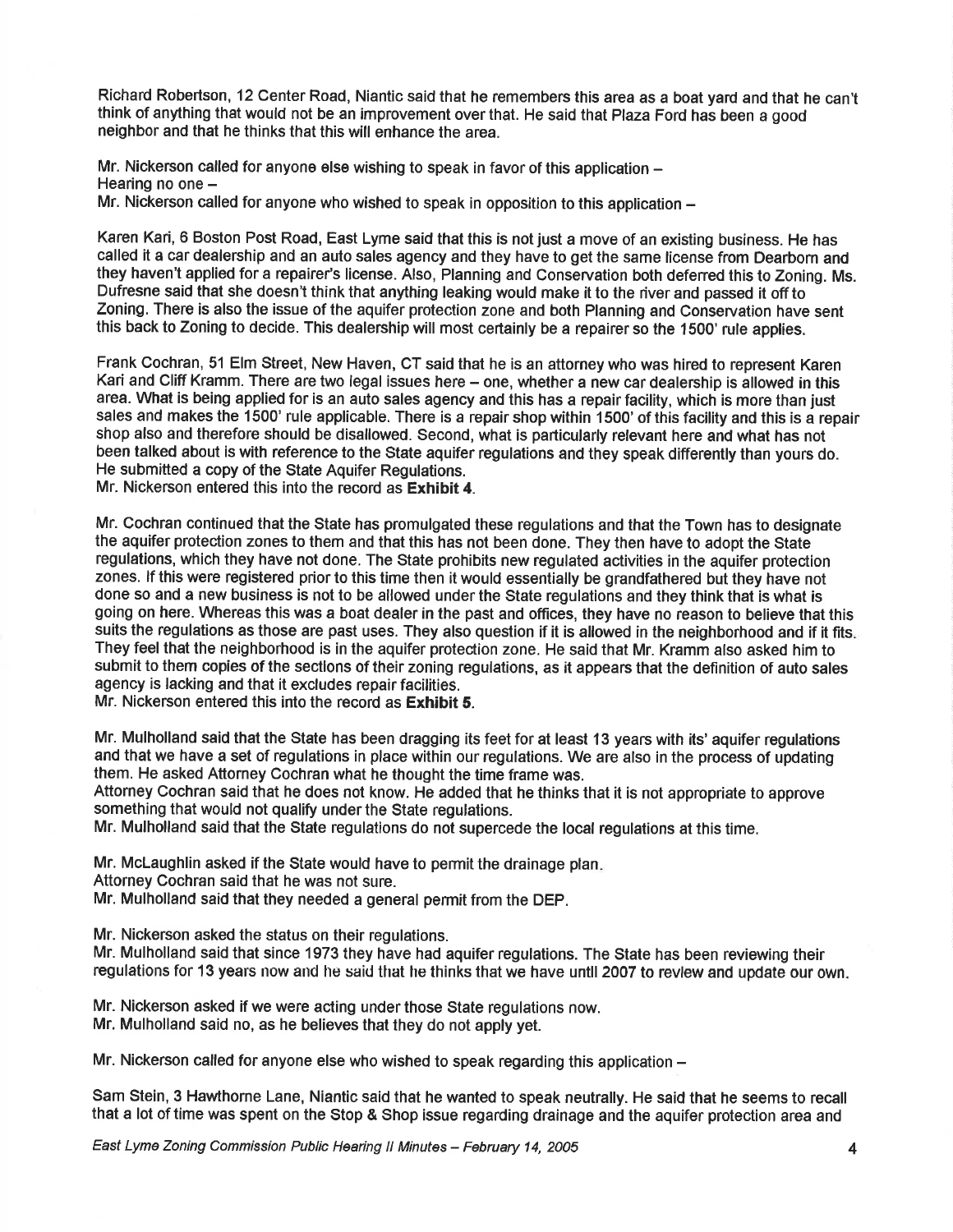he is trying to understand this application as it was all passed on to Zoning. He said that he thought that it was for Conseruation to decide,

Mr. Mulholland said that it is the jurisdiction of Conservation and that they have approved it.

Mr. Stein said that he wants to see what they had to say and wants to know why the DEP was not involved. He said that the three lines that were read earlier by someone else does not seem to cover this issue with the aquifer so close.

Mr. Nickerson and Mr. Mulholland said that Conservation did their job and addressed everything and that it was not just three lines but rather a two-page letter that came down regarding this application.

Mr. Stein said that he wanted Mr. Nickerson to read the letter into the record and to them. Mr. Nickerson said that this is Zoning and not Conservation and that Mr. Stein could read the letter for himself, as it is a part of the public record. Conservation has supplied a permit regarding this application.

Bob Jones, 5 Applewood Common said that he is not opposed to the dealership but asked what it is being called.

Mr. Mulholland said that it is an auto sales agency.

Mr. Jones said that under that is included repair, new and used and DeBartolo is a dealer - used and a repairer. He said that he thinks that this encompasses the 1500' issue. He also said that he had a concern with the upper lot and what would happen if it were subdivided.

Mr. Mulholland said that was answered earlier as he had asked the same things. The property exists as two separate lots. lf something is to be done with the northern parcel in the future, it will be addressed at that time, as it would have to come before this Commission.

Mr. Jones asked about the turnaround.

Mr. Nickerson said that the easement goes with the land and the turnaround

Mr. Jones asked about the drainage and if it was large enough to accommodate the both lots. He said that he was not against this as he thinks that it will be an asset to the Town - he just wants to make sure that it can fit where it is going.

Attorney Harris said that he thinks that there is confusion between the allowed uses and the separation of the uses. An auto sales agency covers a lot of uses and certainly new car dealership fits in there. Next, the nearness to eachother - the regulations do not base this on the licenses but rather on the type of business and the regulations say that they can have those types within 1500' of eachother. The one is a new car dealer who services what he sells with a primary business of new car sales and the other is neither as it is just a repair facility.

Attorney Harris said that with respect to the State regulations and the aquifer protection zones – there first has to be Class A mapping at the State level and this is not complete yet. The DEP estimates that this will not be completed for another two years so they are not bound by these regulations and they are not in effect yet. Also, the cunent Plaza Ford is within our aquifer protection zone so with this move they are even better off in relation to the distance from the aquifer. He said that he has looked at the DEP website and that they advise the Towns not to start changing their aquifer regulations until everything is done and put into effect. The Class A mapping is not done and will most likely have to go through changes before it is completed. He also noted that the drainage system is designed to accommodate both sites, While this is a new application, it is relevant that the same business is going to be on the same road. There will also be a permanent easement for that turnaround as has been stated previously.

Mr. Mulholland asked Mr. Gerwick to go over the drainage and his meeting with the Town Engineer. Mr. Gerwick said that there has been a lot of hearsay bandied around about Conservation. He said that he was present at the Conservation meeting and that their concerns were specific with respect to the aquifer protection regulations of Zoning. They eliminated the used car parking and looked over everything very carefully. There are no regulations that require that they are 200' away from the Pattagansett River however, this discharge is at least 280'from there. Also, Mr. Giannattasio sent these plans out to a third party for engineering review to make sure that all of the concerns have been met. He added that he has been heavily

East Lyme Zoning Commission Public Hearing II Minutes - February 14, 2005 **5**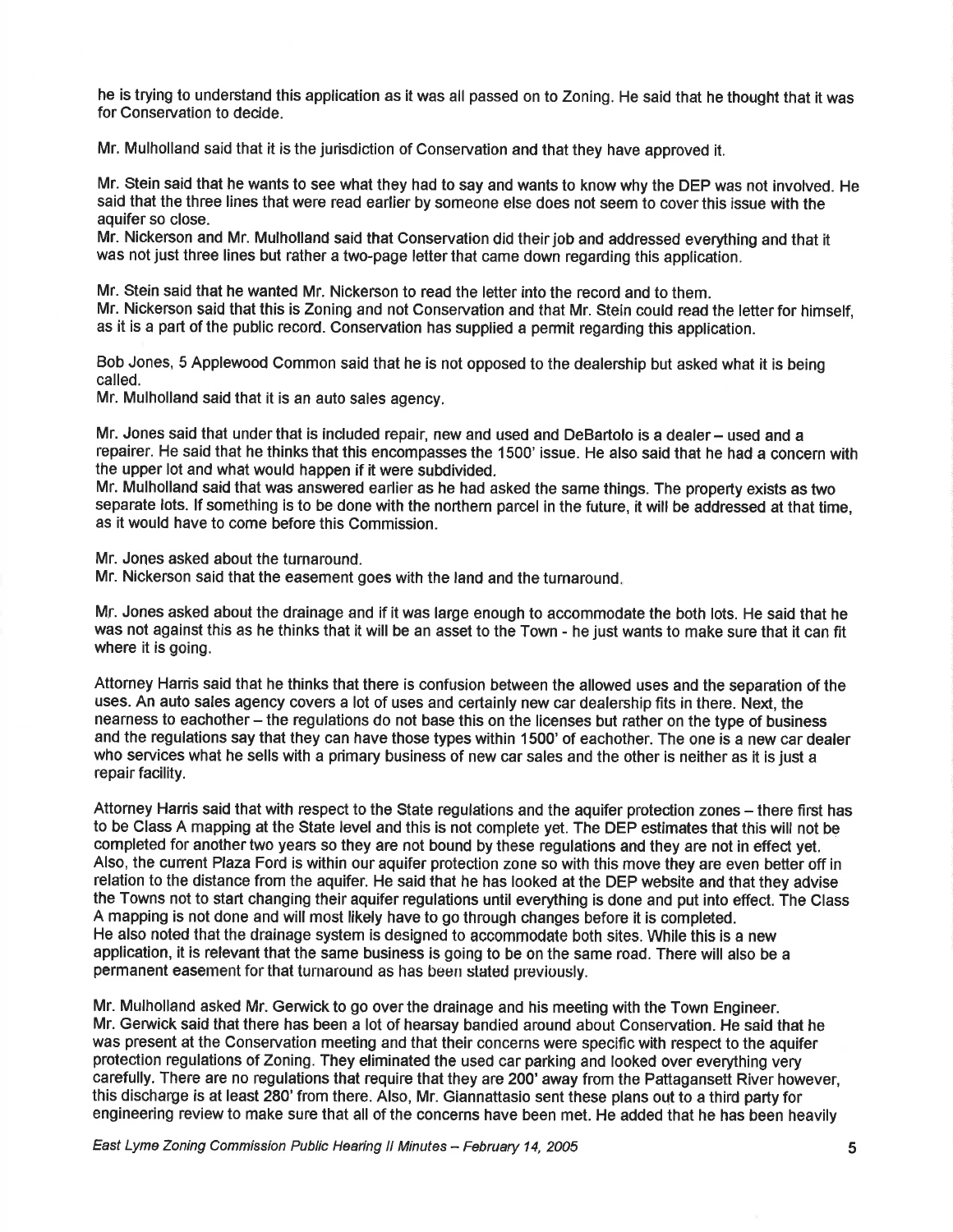involved with this and that this is one of the most sophisticated drainage systems out there. This system is like night and day when comparing what the existing site has. This system is designed to meet and exceed in both quantity and quality the stormwater best management practices and has been designed to handle both parcels. He also noted that the lots have separate numbers. He added that he has known the DeBartolos' since he was 14 years old and that the two businesses are like night and day.

Mr. Nickerson asked Mr. Gerwick if conservation approved the drainage system.

Mr. Gerwick said yes - they required some revisions, which were done, and then the permit was issued.

Mr. Salerno asked who maintains these systems.

Mr. Gerwick replied that the owner maintains them according to a maintenance schedule and that this is also part of the Conservatlon permit.

Mr. Nickerson asked if there were any other questions -Hearing none -

Mr. Nickerson called for a motion to close this public hearing

\*\*MOT|ON (t) Mr. Gada moved to close this Public Hearing. Mr. Salemo seconded the motion. Vote:  $6-0-0$ . Motion passed.

Mr. Nickerson closed this Public Hearing at 10:25 PM.

Respectfully submitted,

Koren Zmitruk, Recording Secretary

East Lyme Zoning Commission Public Hearing ll Minutes - February 14, 2005 <sup>o</sup>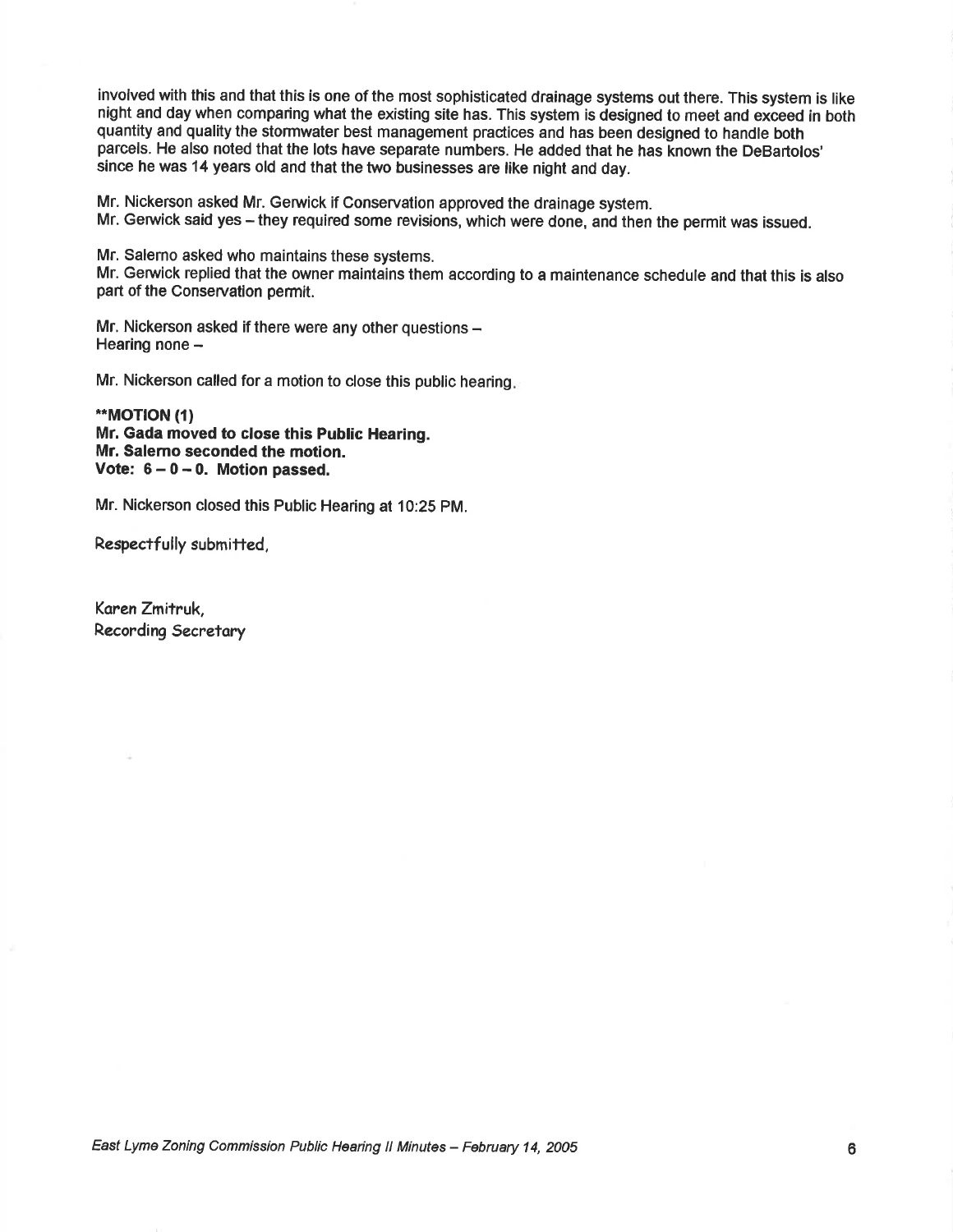TO BILL MULHOLLAND, ZONING OFFICIAL AND ZONING COMMISSION

FROM: LINDA DUFRESNE, ENVIRONMENTAL PLANNER

SUBJECT: PLAZAFORD

DATE: 02/15/05

CC:

At the January 18, 2005 meeting of the Conservation Commission, the Commission approved the application of Donald Sherman for Plaza Ford at 218 and 222 Flanders Rd. Please note that item 13 is a recommendation to the Zoning Commission.

## Ford Plaza

After considering all relevant factors, the applicant has successfully demonstrated that:

- 1. There will be no adverse environmental impact on the wetlands or watercourse
- 2. Impacts are mitigated bythe use of proper erosion controls, the fill coming onto the site will be adequately protected from erosion by the timing of the construction of the retaining wall, the temporarysediment basin will catch sediment runoff

The approved plan is entitled : Plaza Ford Center 218 & 222 Flanders Rd Revised through January 14, 2005 Gerwick-Mereen LLC Engr.

The regulated activities are: Construction of retaining wall and 15,000 cubic yards of fill Construction of biofilter at discharge outlet Construction of dry basin leading to wet basin Paved parking lot

Conditions:

- 1. Notify Conservation Agent at least 2 days prior to construction to inspect erosion controls
- 2. Notify Conservation Agent upon completion to sign off on permit
- 3. Changes to the plan will require additional approval, a new plan will be submitted prior to construction
- 4. Additional work beyond the permitted activities will require approval from the Commission or its agent
- 5. Limits of clearing shall be staked by licensed surveyor prior to any construction activities, and checked hy the Cnnservation C)fficer
- 6. <sup>A</sup>planting bond in the amount of \$2S,000 is due prior to any construction activities and is for the plantings and survival rate of the plantings Ior the basins. 'lhe bond will be held for two years after completion of the wet basin and biofiker for stabilization and monitoring.
- 7. Plantings for the wet basin and biofilter are on sheet 5 of 8, by Soil and Environmental Services.
- 8. Plantings in the wet basin and biofiher will be maintained at an 80% survival rate for 2 years, and monitored bya soil or wetland scientist. The soil scientist shall submit a report to the